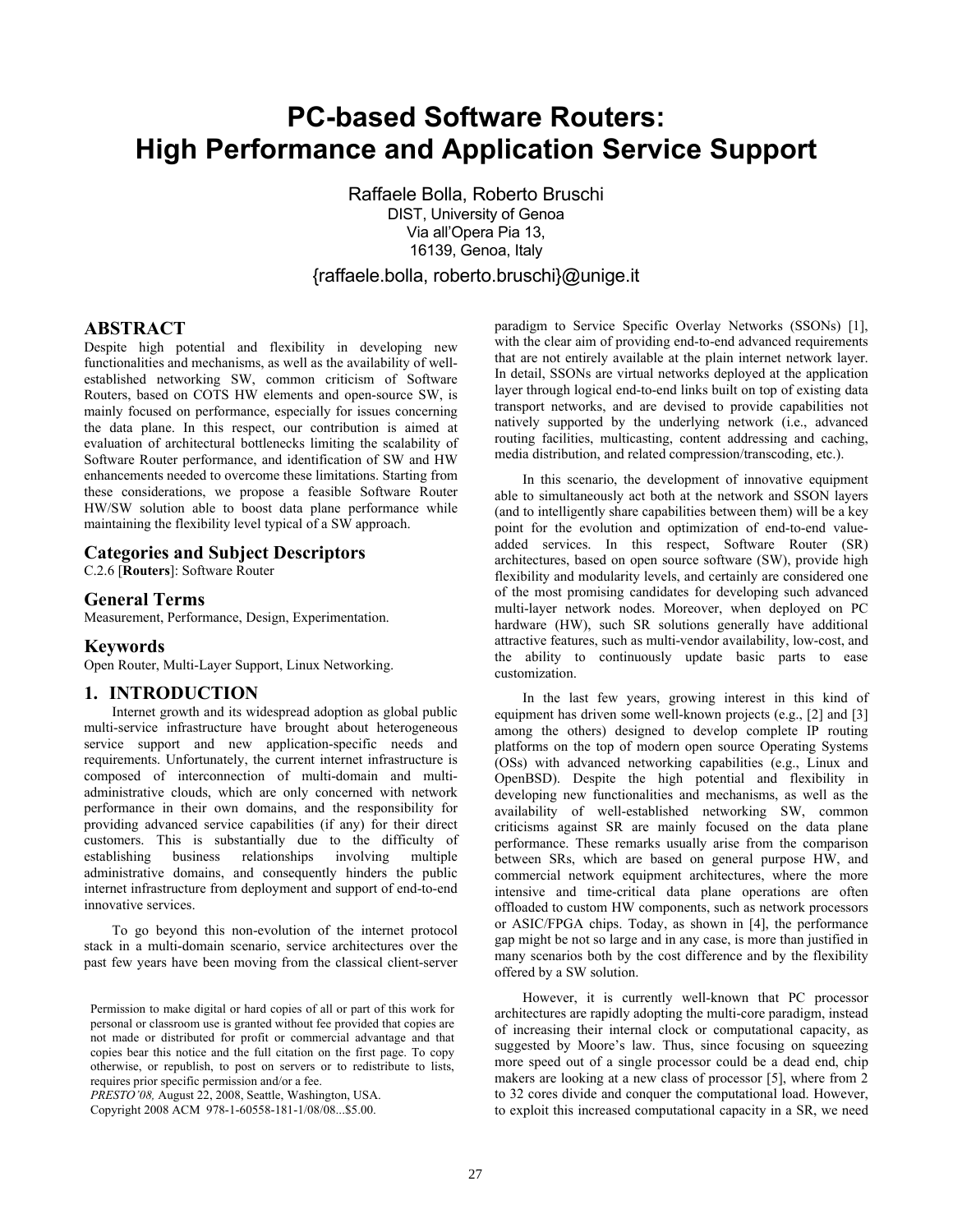a suitable SW platform that allows effective packet parallel processing. [6] and [7] show that the forwarding performance levels provided by Linux SMP kernels are usually poor, and generally are lower with respect to the uni-processor (UP) versions. The results reported in [7] underline in greater detail the limitations of the standard Linux kernel ability in effectively parallelizing the packet forwarding process, and also those of exploiting the overall computational capacity of PC multiprocessor systems.

Therefore, the aim of this work is to show how an appropriate SR founded on recent PC HW can effectively support advanced application layer services while maintaining a high level of performance in the data plane. In detail, we describe and extensively test a Linux-based networking SW system able to correctly deploy a multi-CPU/core PC architecture. Moreover, we show that this approach can flexibly preserve portions of PC computational power for the application layer, so that the different equipment networking functionalities (namely forwarding, control, and services support) can independently operate with scalable performance. Essentially, the approach is based on a smart CPU/core allocation method (exploiting some new features of recent Intel network boards) that can flexibly distribute the data load on a predefined sub-set of available CPUs/cores. This approach gives the possibility of scaling performance with the CPU/core number and of configuring the SR for a) always having enough-residual power for application services support, and/or b) explicitly reserving specific CPU/cores for the application (and control) layer operations.

 The paper is organized as follows. The next section summarizes the Linux approach to the networking data plane. Section 3 describes the main bottlenecks of a PC-based SR, and Section 4 presents the flexible load distribution system and its main aspects. Section 5 reports the results of a set of performance tests demonstrated on conventional and modified SRs, with a specific focus on application layer support and on its interaction with the data plane performance. Finally, the conclusions are summarized in Section 6.

# **2. THE LINUX DATA PLANE**

The packet processing architecture of Linux (and of many other OSs) is generally triggered by HW interrupts: network boards signal the kernel upon packet reception or transmission through HW interrupts. Each HW interrupt (IRQ) is served as soon as possible by a handling routine, which suspends the operations currently being processed by the CPU. The IRQ handlers are designed to be very short, while all time-consuming tasks are performed by the so-called "Software IRQs" (SoftIRQs) afterwards. SoftIRQs differ from HW IRQs mainly in that a SoftIRQ is scheduled for execution by a kernel activity, such as an HW IRQ routine, and has to wait until it is called by the scheduler. SoftIRQs can be interrupted only by HW IRQ routines.

The forwarding process is triggered by an HW IRQ generated from a network device, which signals the reception or the transmission of packets. Then, the corresponding routine performs some fast checks, and schedules the correct SoftIRQ, which is activated by the kernel scheduler as soon as possible. When the SoftIRQ is finally executed, it performs all the packet processing operations by accessing two special RAM regions,

called the TxRing and  $RxRing<sup>1</sup>$ , which are used by the DMA to transfer or receive packets from the network board.

In particular, a SoftIRQ executes two main tasks on the related board, pertaining to packet reception and transmission, respectively. The first task is the de-allocation of alreadytransmitted packets placed in the TxRing, while the second task includes all the real packet forwarding operations. In fact, the latter task handles the received packets in the RxRing with the NAPI procedure [8], and performs all of the following L2 and L3 delivery operations up to the routing decision and to the backlogging in the TxRing of the selected output interface. Major details on the Linux networking architecture can be found in [4].

With regard to Linux and Multi-CPU support in data plane operations, the 2.6 kernels have reached a high optimization level. The key to these improvements mainly deal with both the optimization and refinement of code locking (to serialize accesses on shared data), and the capacity of binding a process/activity to a specific CPU, called "CPU affinity", thus maintaining very effective use of the processor/core cache.

In addition, the Linux kernel allows the assignment of certain IRQs to specific CPUs/cores through the so-called "IRQ affinity". This has a strong impact on the SR data plane, since it allows control of which CPU/core must process the HW IRQ handling routines (and the following SoftIRQs) for the corresponding network board. Thus, each CPU/Core performs both the deallocation of packets transmitted by the bound network cards, and the forwarding operations for all packets received by the same boards.

## **3. ARCHITECTURAL BOTTLENECKS**

As shown in [4], when an SR architecture based on a single CPU/core is used, the data plane performance can be substantially limited by only two key factors: the SR computational capacity and the bandwidth/latency of I/O busses. While the latter affects the maximum throughput in terms of bits per second, the former limits the rate of packet headers that can be processed by the CPU.

In this respect, while the PCI-express adoption provides a wide I/O bandwidth, multiprocessor architectures such as SMP and NUMA considerably increase the overall computational capacity, since they both allow parallel processing on multiple CPUs/cores. However, to effectively exploit this kind of HW platform, we need a suitable SW architecture able to parallelize the computational load as much as possible. Typical performance issues, which may sap parallelization gain, are raised when tasks on different CPUs share some data. This generally leads to two issues, namely data accessing serialization and CPU/core cache coherence, which both introduce costly latency times in accessing and in processing shared data.

Starting from the Linux data plane description in the previous section, we can see that TxRings clearly represent data structures shared among the SoftIRQs running on all CPUs/cores involved in the packet forwarding. In fact, the TxRing of a specific board is filled by all CPUs/cores delivering traffic toward that port, while it is only served by the specific CPU bound to its HW IRQ.

1

 $<sup>1</sup>$  In general, there is one Tx and one Rx Ring for each network</sup> adapter.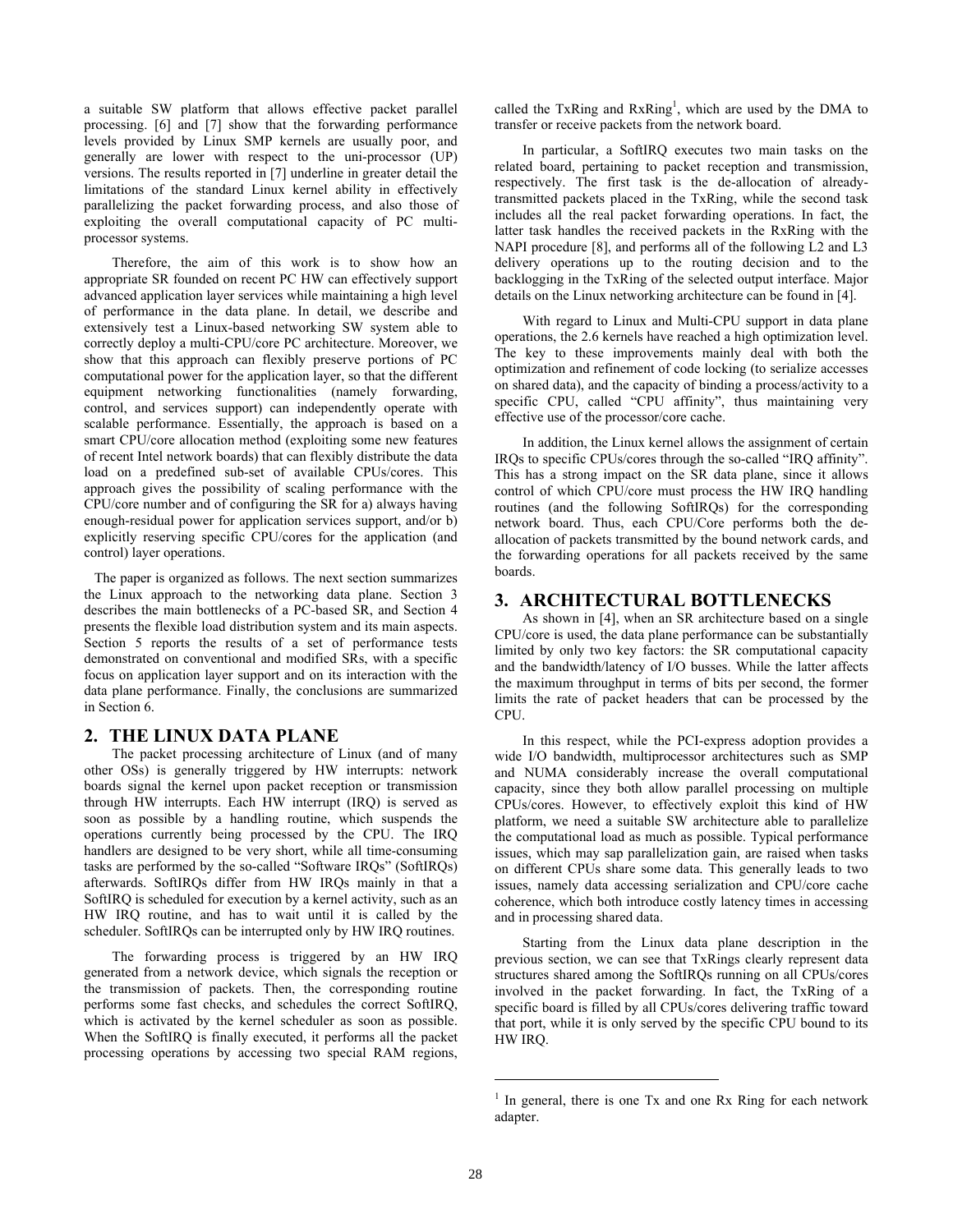In detail, the SoftIRQ accesses to each TxRing are serialized by a code locking procedure, which is based on the "spin-lock" function. This lock (called "LLTX" lock) guarantees that each TxRing can be read or modified by only one SoftIRQ at a time. When a SoftIRQ gains access to the TxRing, it temporarily stops the following SoftIRQs, which must wait for the TxRing availability. The LLTX lock contention obviously causes computational capacity waste (due to the lock waiting times), especially when several CPUs/cores are involved in the forwarding process.

Moreover, additional performance waste is caused by CPU/core cache management: shared data can be kept in only one processor's cache at a time, otherwise the CPU/core cache may drift out of synchronization (i.e., some processors may work on data that is not up-to-date). Consequently, whenever a CPU/core loads a TxRing to its local cache, all of the other processors also caching it must invalidate their cache copies. Thus, this invalidation is very costly, since shared data can only be cached by one CPU/core at time, but also, it forces the data to be loaded from the RAM every time the processing CPU/core changes. This obviously introduces a non-negligible memory accessing overhead.

The performance analysis in Sub-section 5.1, carried out with both external and internal measurements, clearly shows that LLTX lock and multi-CPU/core cache management cause a heavy SR performance waste that is enough to cancel all the positive effects of using parallel CPUs/cores.

## **4. MULTI-CPU/CORE ENHANCEMENTS**

To go beyond the standard PC-based SW architecture, we need both HW and SW architectural enhancements that allow us to effectively and scalably exploit multi-CPU/core PC systems. This section is divided into three parts. In the first, we introduce some existing HW components that can be used to evolve SR architecture. In the second part, we analyze how the Linux SW architecture may optimally support these HW enhancements for achieving high performance. Finally, in the third part, we provide suggestions for how a SR can effectively include advanced services and network control applications.

## **4.1 HW evolution**

1

From the HW point of view, Intel has recently proposed two interesting mechanisms that can be effectively adopted to reduce performance issues as much as possible in multi-processor systems. The first one is called "Intel® Advanced Smart Cache" [9], and consists of a mechanism that allows level 2 cache-sharing among all the cores in the same processor<sup>2</sup>. One of the clear advantages offered by this mechanism is the reduction of cache invalidation effects, since, when data (e.g., the TxRing) is shared among a set of cores placed in the same processor, it allows them to avoid unnecessary cache invalidations, and consequently reduces the number of slow memory accesses to RAM.

The second mechanism used to effectively support multi-CPU/core systems pertains to the network board. In fact, Intel PRO 1000 adapters (with MAC chip 82571 and higher) support multiple Tx- and Rx Rings and multiple HW  $IRQs<sup>3</sup>$  per network interface [10]. This is particularly useful in achieving higher

parallelization levels when different CPUs/cores have to transmit or receive large traffic volumes. This mechanism allows each CPU/core to bind to its own Tx and Rx Rings, reducing the sharing among CPU/cores and avoiding the LLTX lock contention. The traffic multiplexing between the network interface and the Tx/Rx rings is directly managed by the board HW. With regard to multiplexing at traffic reception, this is substantially driven by a hardware-based smart Rx filtering scheme, which can be programmed by the driver (i.e., the driver sends the HW filtering scheme the rules used to associate certain packets to a specific RxRing).

## **4.2 SW architecture**

To exploit the HW mechanisms introduced in the previous sub-section, we need to evolve the SR SW platform with custom developments and a suitable configuration. While the custom SW developments designed to support HW enhancements are already provided in the Intel drivers and were recently included in the official Linux kernel tree (e.g., the code patch supporting multiqueuing adapters written by P.J. Waskiewicz [10] was included in the 2.6.24 kernel), the general SR SW configuration requires a deeper discussion.

In particular, the main objectives of a SR architecture optimized for a multi-CPU/core environment can be summarized by the following :

- to entirely bind all operations carried out in forwarding a packet to a single CPU (minimizing cache invalidations),
- to reduce LLTX lock contention as much as possible,
- to equally distribute the computational load among all the processors/cores in the system.

In this scenario, to achieve these goals, we can play with CPU/core binding to Tx- and RxRings.

*CPU/core binding to TxRing*: As shown in Section 3, TxRings represent the real weak point for standard SR architecture. They are shared data structures, causing both a high rate of cache invalidations among CPUs/cores and heavy LLTX lock contentions. The optimal solution is clearly to bind each CPU/core to a different TxRing on each output device. If an adapter does not include enough TxRings, the same TxRing can be assigned to a set of cores sharing the L2 cache; even if this sub-optimal solution does not mitigate LLTX lock contention, the core cache sharing minimizes the rate of cache invalidations, and consequently, of slow RAM accesses.

*CPU/core binding to RxRing*: Each CPU/core is characterized by a certain computational capacity, which limits the maximum processing throughput of packet headers. Observing the performance measurement in Section 5, we can note that a single Xeon core allows the processing of about 1 Mpkt/s, which is too low a value to manage a gigabit Ethernet interface at line speed (1.488 Mpkt/s with 64B sized frames), while it is enough to manage more than six Fast Ethernet interfaces (148.8 kpkt/s with 64B sized frames). Starting with these considerations, a suitable approach would be to assign enough processing capacity to each network interface to achieve its maximum theoretical speed. Thus, we can bind a single CPU/core to a set of "slow-speed" interfaces, while we have to bind multiple cores to the same Rx board in the presence of high speed interfaces (1 or 10 Gbps). The first case corresponds to the standard Linux behavior, since we do not need multiple RxRings per interface. Alternatively, for high-speed network adapters, we have to enable multiple RxRings, binding each one to a different CPU/core.

<sup>&</sup>lt;sup>2</sup> Note that in standard multi-core processors, each core has its own independent level 2 cache.

<sup>&</sup>lt;sup>3</sup> A large number of "IRQ channels" is possible by using MSI-X.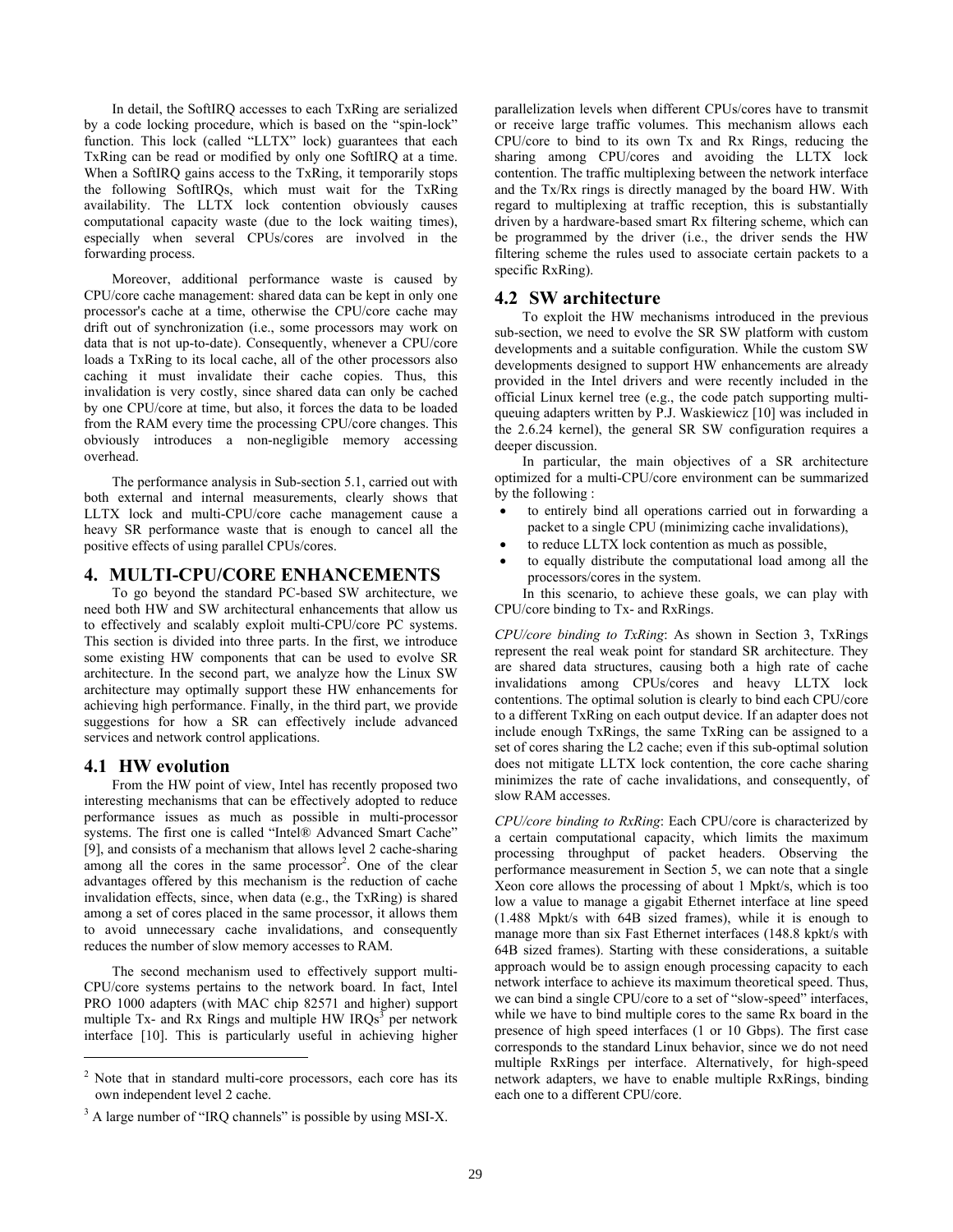Thus, as shown in Fig. 1, a SR architecture fully optimized for multi-CPUs/cores environment must provide:

- a number of CPUs/cores per Rx port that guarantees enough computational capacity to process incoming traffic
- a number of TxRings per interface equal to the number of CPUs/cores involved in traffic forwarding
- multiple RxRings per high-speed interface (ideally equal to the number of CPUs/cores need to achieve the maximum theoretical packet rate).

Note that when multiple RxRings are used, the smart Rx filtering scheme embedded in the high-speed adapter has to balance the traffic load among all the enabled RxRings with a suitable mechanism. In particular, to avoid out-of-order packet delivery, it must assign to the same RxRing all packets of a certain flow, while at same time equally distributing the traffic load on all RxRings.



**Fig. 1. Overview of the enhanced SR architecture.** 

## **4.3 Application service support**

To develop a multi-layer node, the SR has to include SW modules in its architecture to support SSON functionalities. These advanced functionalities, as well as classical applicative services and network control applications (e.g., [3]) are usually realized in the user-space as applications. The interaction among user-space and the lower layers is often effectively performed through sockets, which flexibly allow access to the network protocol stack, and also through other well-known APIs provided by the OS.

Notwithstanding, PC-based architectures are the most obvious environment used to support applications, and the coexistence between these activities and Linux data plane operations may be critical. This arises from the packet forwarding process, which is fully realized as SoftIRQ activity in kernelspace, and consequently behaves as a higher priority task with respect to other activities (e.g., SR services and applications in user-space). Therefore, as shown in Sub-section 5.3, when all of the CPUs/cores in the system perform intensive forwarding operations, SR services and applications may not receive enough computational capacity for correct operation. To address these considerations, a viable and safe solution consists of allocating a suitable number of CPUs/cores to the SR services and applications. In the 2.6 kernels, this can be fulfilled through nonbinding of these CPUs/cores to any network board; the kernel scheduler will automatically place services and applications on free CPUs/cores.

## **5. PERFORMANCE EVALUATION**

This section reports a set of benchmark results obtained by analyzing and evaluating the performance of the standard and enhanced SR architectures. In greater detail, the studied architectures are based on a custom 2.6.24 Linux kernel, which includes a set of "ad-hoc" optimizations, already studied and introduced in our previous works [4].

During benchmarking activities, we used both external and internal measurement tools. To measure SR throughput and latency performance, we adopted professional equipment, namely an Agilent N2X router tester, while for internal measures we utilized Oprofile [11].

This section is organized in three different parts, which report the performance of standard SR architecture and bottleneck characterization, the performance provided by the enhanced SR, and a benchmarking session used to evaluate the SR support for multi-layer services and applications.

#### **5.1 Standard SR architecture**

 This benchmarking session consisted of a forwarding performance evaluation of standard SR architecture without any HW and SW enhancements. We used two different SMP kernel setups in a very simple environment: we consider only traffic flow crossing the SR among two gigabit Ethernet interfaces. The packet size is fixed to 64B, since computational capacity is one of the major performance bottlenecks. The kernel setups used are: 1) *SMP 1-CPU*: in this kernel configuration, both the crossed network adapters are bound to the same CPU; 2) *SMP 2-CPU*: in such a case, the two network adapters are assigned to different CPUs. While the former (SMP 1-CPU) attempts to maximize the CPU affinity of the forwarding process, the latter (SMP 2-CPU) performs load balancing among all CPUs. The performance results obtained with a uni-processor (UP) kernel are used for comparison. Fig. 2 shows the throughput and latency values obtained with all studied kernel setups. While the UP kernel forwards at about the full gigabit speed, the SMP kernel versions show lower performance values: the SMP 1-CPU achieves a maximum forwarding rate equal to about 1020 kPkt/s, while the SMP 2-CPU performs to about 40% of gigabit speed. We can justify the performance gap among SMP and UP kernels with the additional complexity overhead required with SMP kernels (e.g., needed to manage kernel spinlock, etc.). However, there is a clear performance gap between the SMP setups as well: the performed tests show that load balancing of the forwarding processes among different CPUs generally leads to a substantial performance decay. Fig. 2 shows the number of cache misses (that obviously depend on the cache invalidation rate) and the average spinlock waiting time (where a significant contribution is provided by the LLTX lock), both obtained with Oprofile and for all three SW setups. Observing these figures, we can highlight how the number of cache misses and spinlock waiting times are notably larger in the SMP 2-CPU setups. This confirms what was introduced in Section 3 regarding the cache invalidation bottleneck: when packets cross the SR among interfaces bound to different CPUs, they cause a large number of cache invalidations and a consequent memory access slowing down. For spinlock waiting times, we can see that in the SMP 2-CPU they double their average value with respect to the SMP 1-CPU, in the presence of only two concurrent CPUs at the LLTX lock.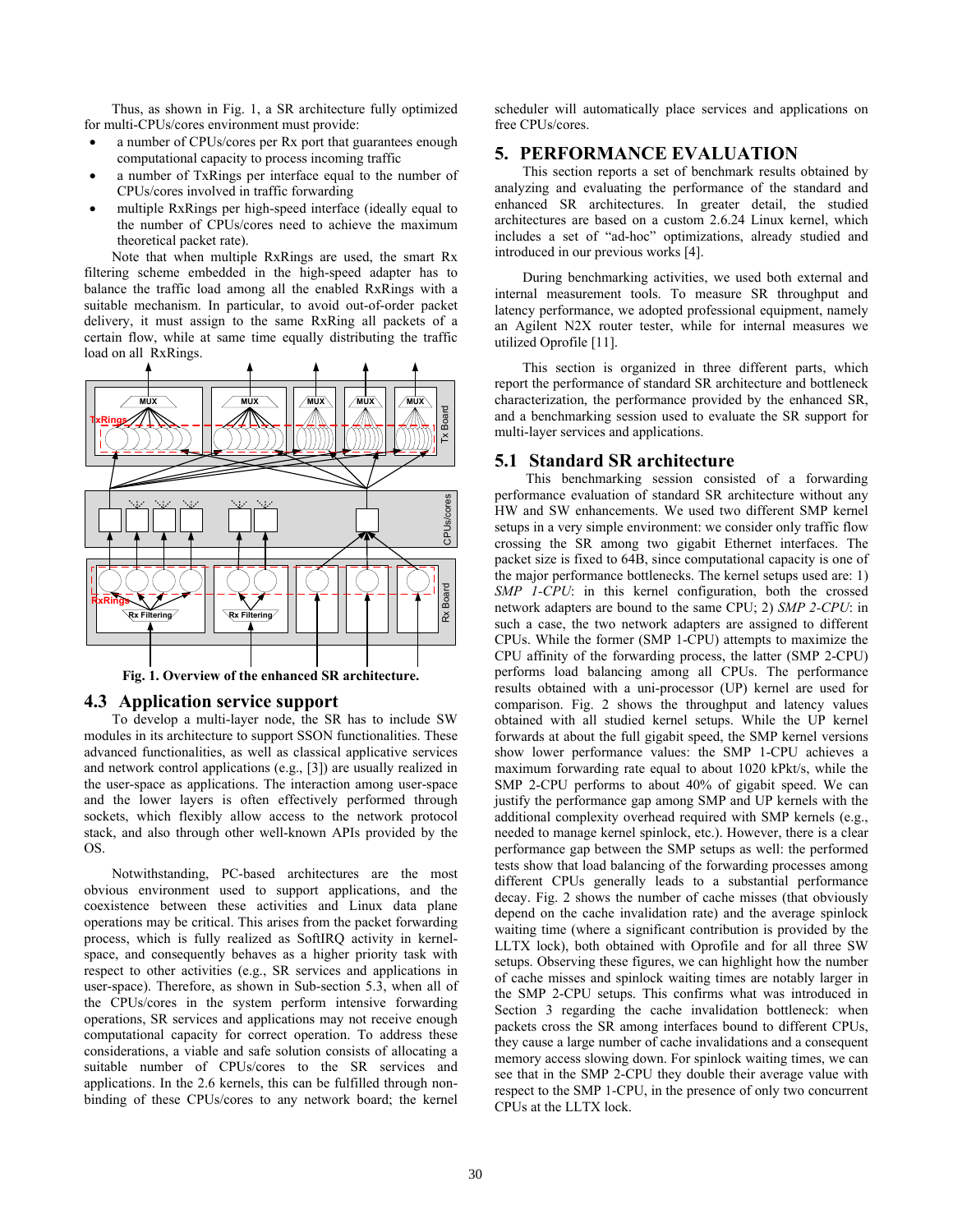

**Fig. 3. Number of cache misses and average spinlock waiting times per forwarded kPkts.** 

#### **5.2 Enhanced SR architecture**

This sub-section reports results from benchmarking sessions carried out to analyze the enhanced SR architecture. The SR HW is based on a dual 64 Xeon system, where each Xeon provides four cores, and on an Intel Gigabit adapter based on the 82575 chipset, which provides four Tx- and Rx-Rings per port.

We performed four different benchmarking sessions according to an increasing number of cores and gigabit interfaces involved in the forwarding process: for every two cores, we added a Rx and Tx gigabit interface. In particular, for each Rx gigabit network interface, we bound two cores, each one to a different RxRing. Where possible, a TxRing is associated with a single core on every Tx network interface. However, since the network board only supports up to four TxRings per interface, when we use more than four cores, we bound some TxRings to two cores. Thus, in the benchmarking sessions with two and four cores, we have a fully optimized SR architecture (i.e., each Tx and Rx Ring is only bound to a single core), while in the sessions with six and eight cores, we can only realize a sub-optimal SR configuration, since some TxRings are shared among two cores. For the test traffic, we used a partially meshed matrix composed of unidirectional flows that cross the SR from each Rx interface to each Tx. The load on each Rx port saturates the gigabit link with L2 64B sized packets, and is equally distributed among the traffic flows. Note that we only utilized L2 64B sized packets, since we want to focus on how the enhanced SR architecture can handle the computational bottleneck (in terms of processed packet headers per second) with respect to the standard architecture.

Fig. 4 shows the maximum throughput in terms of kPkts/s, for both the enhanced and standard SR architectures, obtained in all the setups. From this figure, we note that the enhanced SR provides very high performance with respect to the standard one. In detail, while the standard SR holds about the same packet forwarding throughput (i.e., about 500-600 kPkts/s) independent from the number of active CPUs and network interfaces, the enhanced architecture seems to offer a quasi-linear performance scalability. The setups with two and four cores (i.e., the fully

optimal configurations) achieve the maximum theoretical rate on one and two gigabit Ethernet interfaces, respectively. The supoptimal configurations (with six and eight cores), where we have three and four couples of Rx and Tx gigabit interfaces, show a performance decay; with six cores we achieve a maximum throughput equal to about 4.4 MPkts/s, while the SR forwards up to 5.9 MPkts/s in the setup with eight cores, which corresponds to about the 70% of the maximum theoretical throughput. Thus, while optimal SR configurations can achieve the full rate speeds, even the sub-optimal configurations guarantee a high performance level.



**Fig. 4. Maximum throughput for both the enhanced and the standard RS with according to 2, 3 and 4 core setups.** 





Fig. 5 reports the maximum latency times measured in all performed setups for the standard and enhanced architectures. The results are consistent with respect to those related to the maximum throughput in Fig. 4; the enhanced SR guarantees lower latency times than the standard one. This is a clear indication that TxRing un-sharing (especially in the optimal configurations with two and four cores) and Rx balancing among multiple cores help to lower the average processing time of forwarded packets. Finally, the results concerning the cache miss per forwarded KPkt, are reported in Fig. 6. As highlighted in the figure, the enhanced architecture limits the number of cache invalidations and also cache misses. In the standard SR architecture, the number of cache misses seems to increase linearly according to the number of cores involved in the forwarding process.